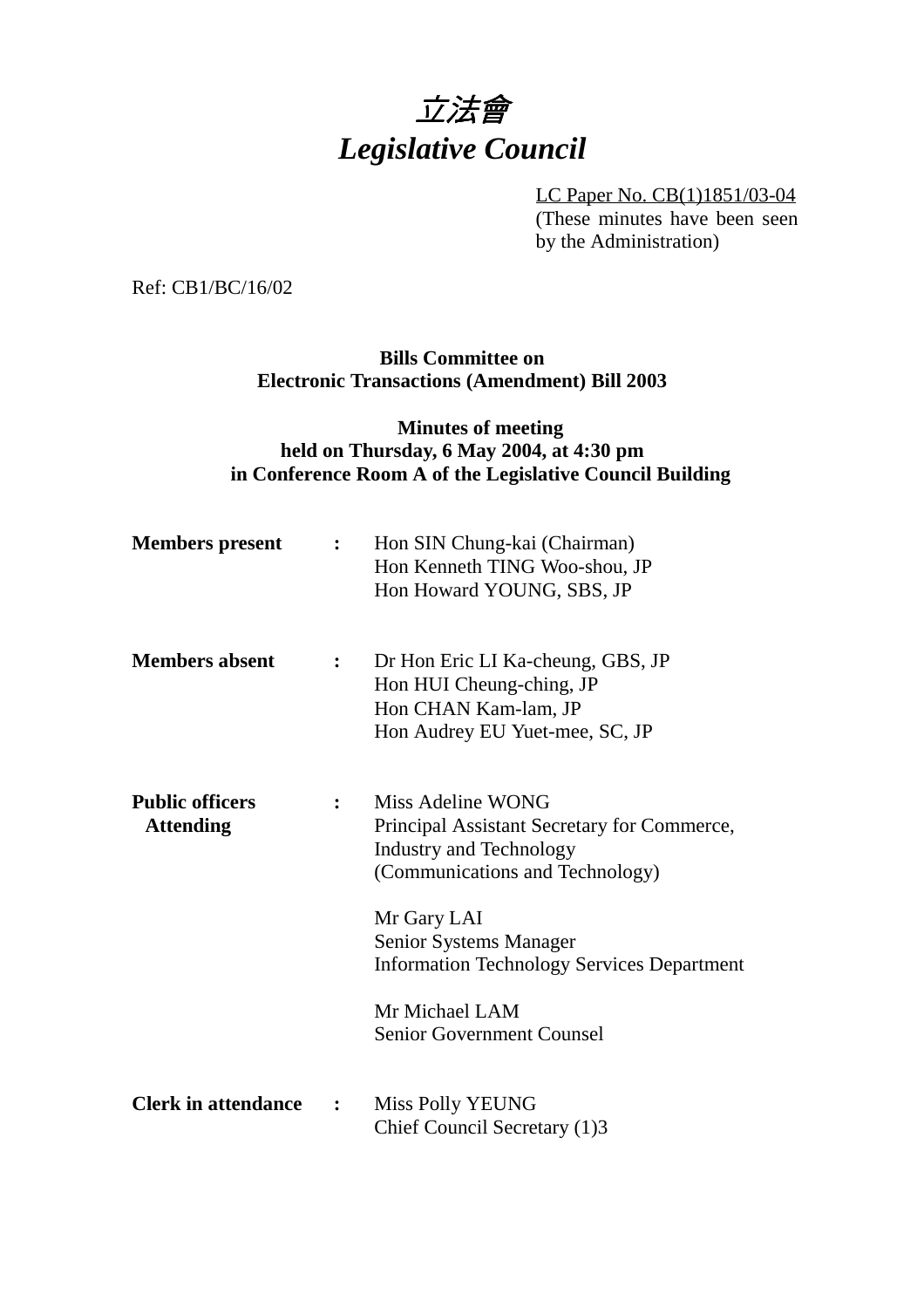| <b>Staff in attendance</b> | Ms Connie FUNG<br>$\ddot{\cdot}$<br>Assistant Legal Adviser 3 |                                                                     |
|----------------------------|---------------------------------------------------------------|---------------------------------------------------------------------|
|                            | Ms Debbie YAU                                                 | Senior Council Secretary (1)1                                       |
| I                          | Confirmation of minutes and matters arising                   |                                                                     |
|                            | LC Paper No. CB(1)1477/03-04                                  | - Minutes of $2nd$ meeting on 17<br>March 2004                      |
|                            | LC Paper No. CB(1)1677/03-04                                  | - Minutes of $3rd$ meeting on 23<br>April 2004                      |
| confirmed.                 |                                                               | The minutes of the meetings on 17 March 2004 and 23 April 2004 were |
| $\mathbf{I}$               | <b>Meeting with the Administration</b>                        |                                                                     |
|                            | $IC$ Paper No. $CR(1)1672/03.04(01)$                          | The Administration's responses                                      |

| LC Paper No. CB(1)1672/03-04(01)   | - The Administration's responses<br>public submissions (for<br>to<br>consideration at meeting on 6<br>May 2004)                                                              |
|------------------------------------|------------------------------------------------------------------------------------------------------------------------------------------------------------------------------|
| LC Paper No. $CB(1)1560/03-04(02)$ | - The Administration's responses<br>public submissions (for<br>to<br>consideration at meeting on 23<br>April 2004)                                                           |
| LC Paper No. $CB(1)1672/03-04(02)$ | - Summary of deputations' views<br>prepared by the Secretariat                                                                                                               |
| LC Paper No. CB(1)1590/03-04(01)   | - Marked-up copy of<br>the<br>Committee Stage Amendments<br>proposed by the Administration<br>(as at 21 April 2004) to the Bill<br>prepared by the Legal Service<br>Division |
| LC Paper No. CB(1)1560/03-04(01)   | - Committee Stage Amendments<br>to be moved by the Secretary for<br>Commerce, Industry<br>and<br>Technology (revised)                                                        |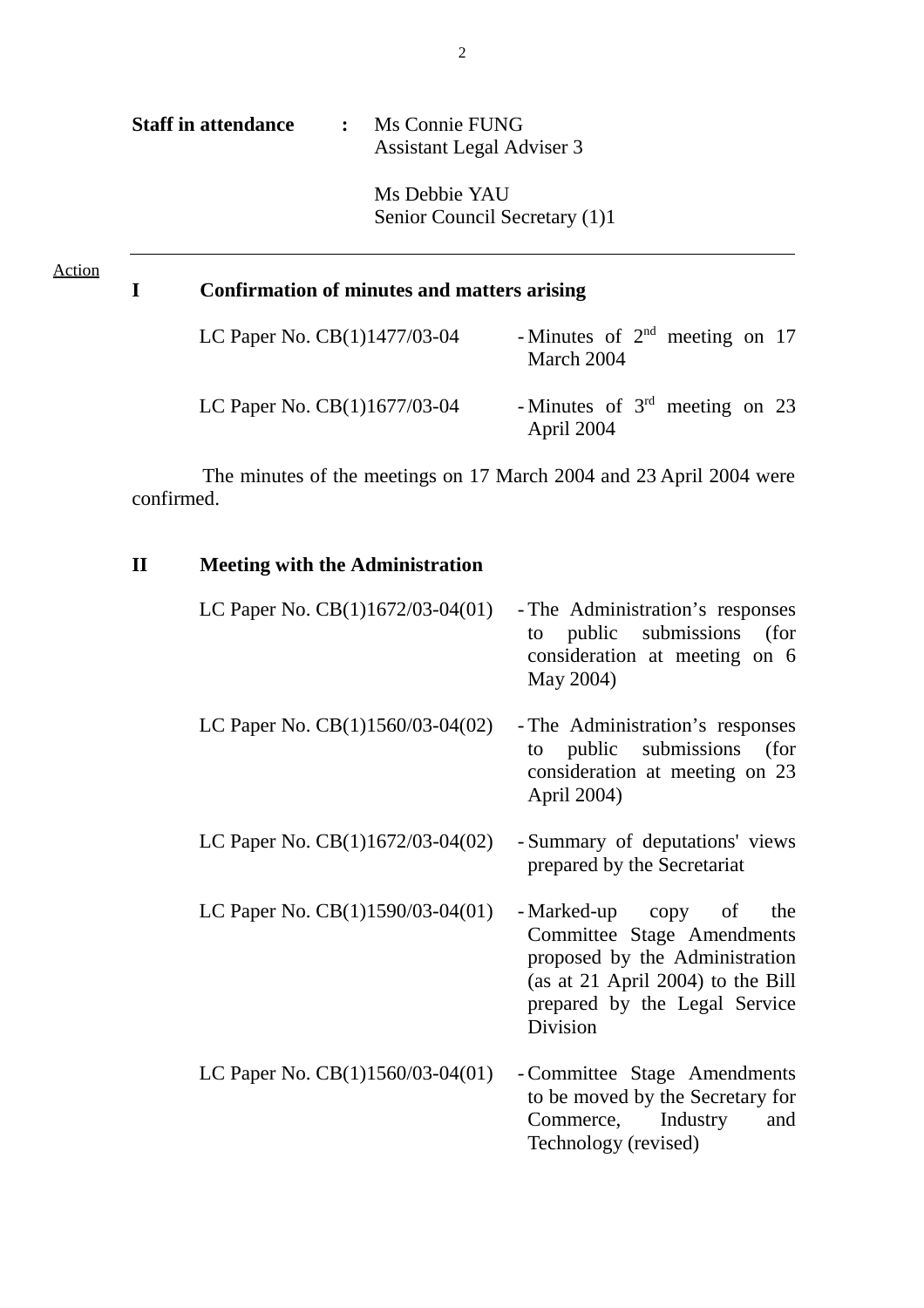| LC Paper No. CB(1)1271/03-04(01)                                       | - Information paper provided by<br>the Administration explaining its<br>proposed Committee<br>Stage<br>Amendments to the Bill |
|------------------------------------------------------------------------|-------------------------------------------------------------------------------------------------------------------------------|
| LC Paper No. CB(3)734/02-03                                            | - The Bill                                                                                                                    |
| ITBB/IT 107/4/1(03) Pt.29                                              | - The Legislative Council Brief<br>issued by the Commerce,<br><b>Industry and Technology Bureau</b><br>on 11 June 2003        |
| LC Paper No. LS126/02-03                                               | - The Legal Service Division<br>Report on the Bill                                                                            |
| LC Paper No. CB(1)985/03-04                                            | - Background brief on Electronic<br>Transactions (Amendment) Bill<br>2003 prepared by the Secretariat                         |
| LC Paper No. CB(1)1053/03-04(01)                                       | - Marked-up copy of the Bill                                                                                                  |
| LC Paper No. CB(1)1053/03-04(02)                                       | - Letter dated 16 January 2004<br>from the Assistant Legal Adviser<br>(ALA) to the Administration                             |
| LC Paper No. CB(1)1053/03-04(03)                                       | - Reply dated 19 February 2004<br>from the Administration to<br>ALA's letter of 16 January 2004                               |
| LC Paper No. $CB(1)1053/03-04(04)$ - Copies of the relevant provisions | referred to in Schedule 3 to the<br><b>Bill</b>                                                                               |
| Submissions from deputations/individual                                |                                                                                                                               |

- 1. Office of the Privacy Commissioner for Personal Data, Hong Kong (LC Paper No. CB(1)1357/03-04(01))
- 2. PCCW-HKT Telephone Limited (LC Paper No. CB(1)1447/03-04(01)) (English version only)
- 3. Hong Kong IT Alliance Limited (LC Paper No. CB(1)1447/03-04(02)) (English version only)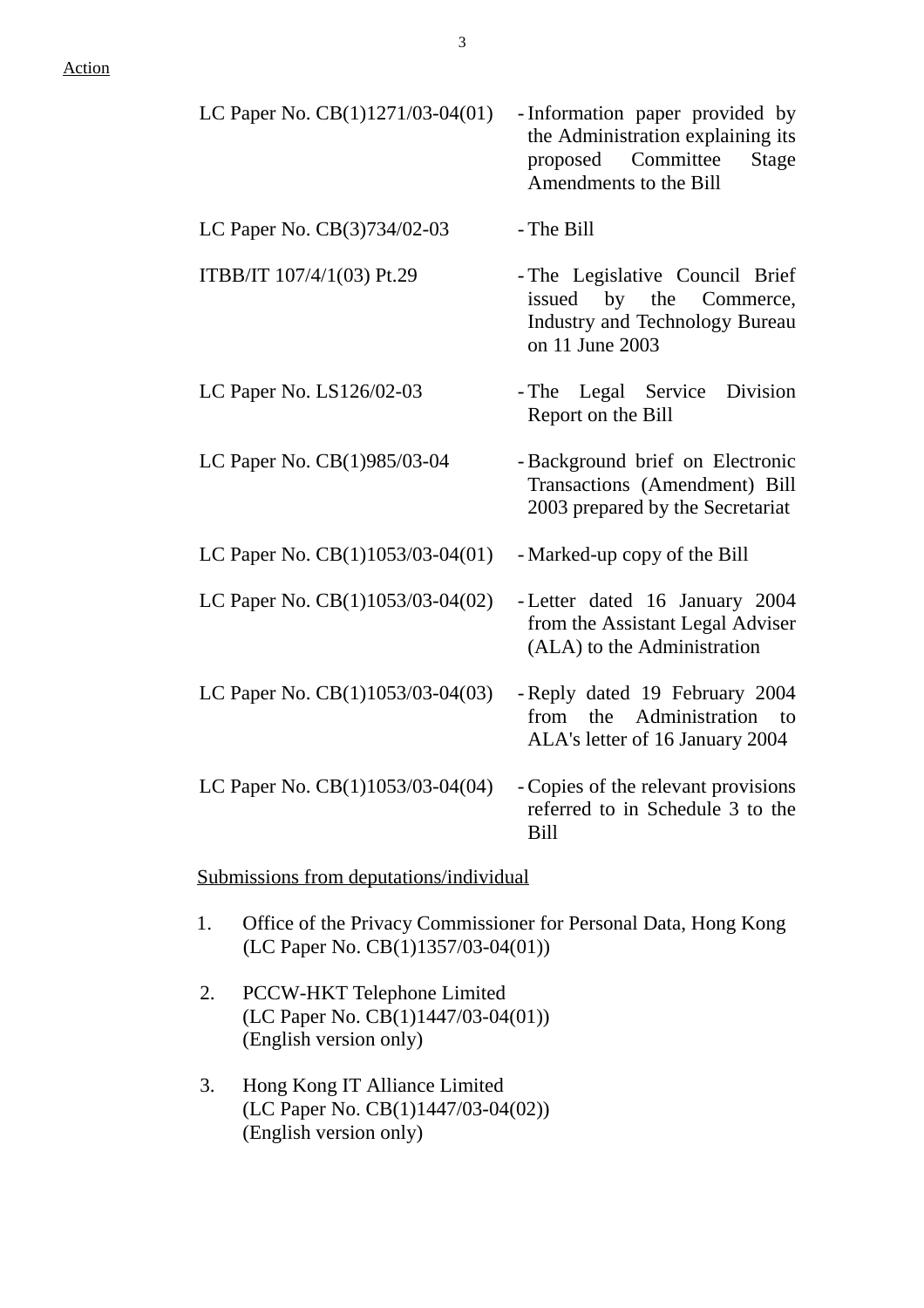- 4. Mr LAU Wai-cheung, a member of Sai Kung District Council (LC Paper No. CB(1)1447/03-04(03)) (Chinese version only)
- 5. Mr Damien WONG (LC Paper No. CB(1)1447/03-04(04)) (English version only)
- 6. Consumer Council (LC Paper No. CB(1)1472/03-04(01)) (English version only)
- 7. Hong Kong Computer Society (LC Paper No. CB(1)1590/03-04(02)) (English version only)
- 8. Hong Kong Society of Accountants (LC Paper No. CB(1)1590/03-04(03)) (English version only)

2. The Bills Committee deliberated (index of proceedings attached at Appendix).

3. As the Bills Committee had concluded its deliberations, members agreed that the Bills Committee would report to the House Committee on 21 May 2004. Members noted that the Administration intended to resume Second Reading debate on the Bill on 23 June 2004.

> (*Post-meeting note* : Members have been notified of the aforesaid arrangement on 7 May 2004 vide LC Paper No. CB(1)1750/03-04.)

4. Members also noted that the Administration intended to transfer certain functions vested in the Director of Information Technology Services under the Electronic Transactions Ordinance (Cap. 553) as amended by the Bill to the proposed new post of Government Chief Information Officer (GCIO). If the creation of the GCIO post was endorsed by the Establishment Subcommittee and approved by the Finance Committee, the Administration would move a motion at the Legislative Council meeting on 30 June 2004 to effect the transfer which would take effect from 1 July 2004.

## **III Any other business**

5. There being no other business, the meeting ended at 5:00 pm.

Council Business Division 1 Legislative Council Secretariat 18 May 2004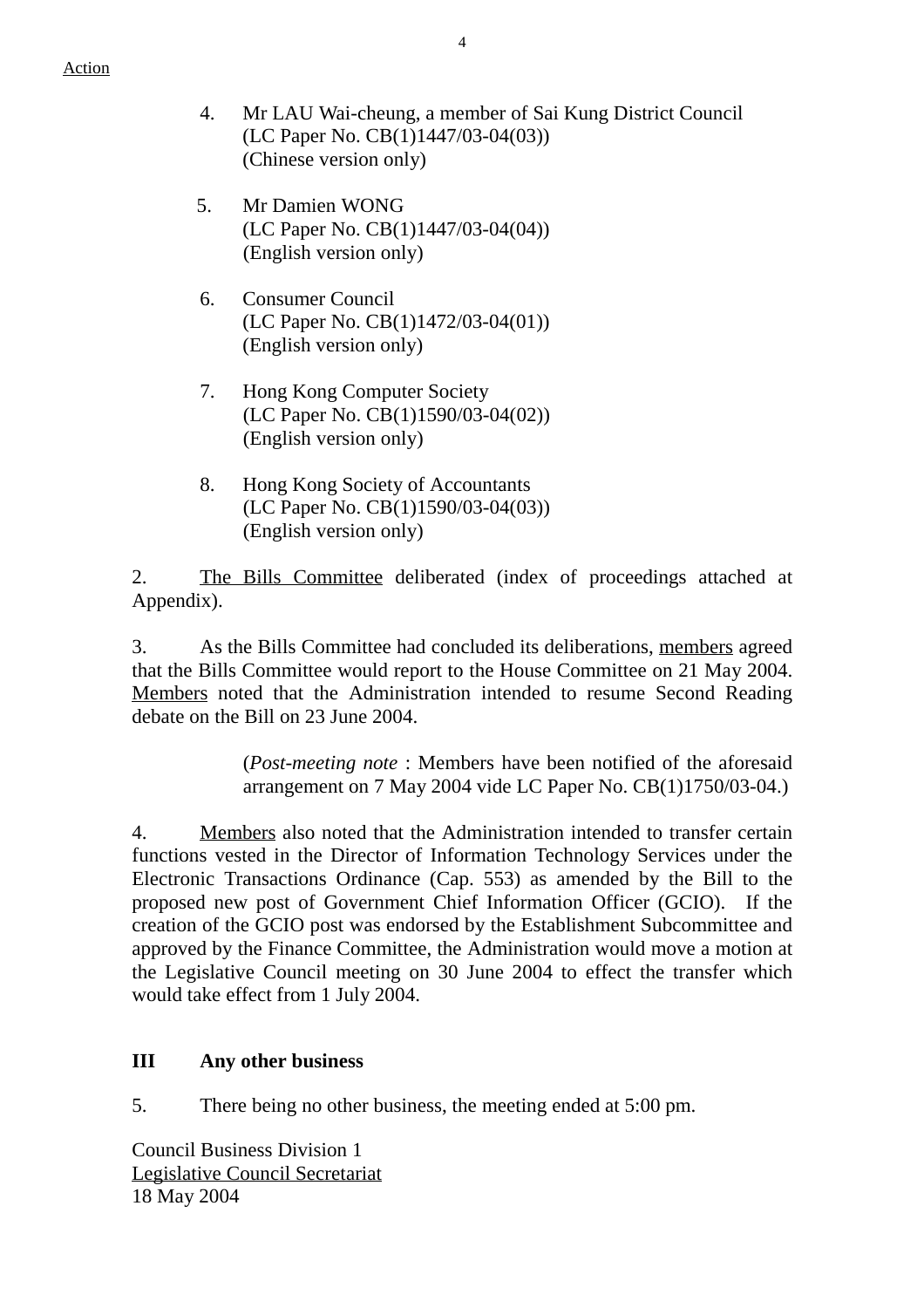## **Proceedings of the meeting of the Bills Committee on Electronic Transaction (Amendment) Bill 2003 on Thursday, 6 May 2004, at 4:30 pm in Conference Room A of the Legislative Council Building**

| <b>Marker</b>        | <b>Speaker</b>                  | Subject(s)                                                                                                                                                                                               | <b>Action</b><br><b>Required</b> |
|----------------------|---------------------------------|----------------------------------------------------------------------------------------------------------------------------------------------------------------------------------------------------------|----------------------------------|
| $000000 -$<br>000018 | Chairman                        | Introductory remarks and confirmation of<br>minutes of meetings on 17 March 2004 and<br>23 April 2004.                                                                                                   |                                  |
| $000019 -$<br>000840 | Chairman<br>Administration      | The Administration's responses to public<br>submissions $(CB(1)1560/03-04(02))$<br>and<br>$CB(1)1672/03-04(01))$                                                                                         |                                  |
|                      |                                 | <b>Responses to Mr Damien Wong's comments</b>                                                                                                                                                            |                                  |
|                      |                                 | Members raised no query.                                                                                                                                                                                 |                                  |
| $000841 -$<br>001222 | Chairman<br>Administration      | Responses to comments of the Privacy<br><b>Commissioner for Personal Data</b>                                                                                                                            |                                  |
|                      | Assistant<br>Legal<br>Adviser 3 | Recognized Certification Authorities, being<br>personal data users, were required to<br>comply with all applicable ordinances and<br>regulations regarding the<br>privacy<br>of<br>personal information. |                                  |
| $001223 -$<br>001349 | Chairman<br>Administration      | Responses to PCCW-HKT<br><b>Telephone</b><br><b>Limited's comments</b>                                                                                                                                   |                                  |
|                      |                                 | Members raised no query.                                                                                                                                                                                 |                                  |
| $001350 -$<br>001633 | Chairman<br>Administration      | Responses to Hong Kong IT Alliance's<br>comments                                                                                                                                                         |                                  |
|                      |                                 | Members raised no query.                                                                                                                                                                                 |                                  |
| $001634 -$<br>002024 | Chairman<br>Administration      | Council's<br>Consumer<br>Responses<br>to<br>comments and response to comment of Mr<br>LAU Wai-cheung, Peter                                                                                              |                                  |
|                      |                                 | Members raised no query.                                                                                                                                                                                 |                                  |
| $002025 -$<br>002226 | Chairman<br>Administration      | Responses to the Hong Kong Computer<br>Society's comments                                                                                                                                                |                                  |
|                      |                                 | Members raised no query.                                                                                                                                                                                 |                                  |